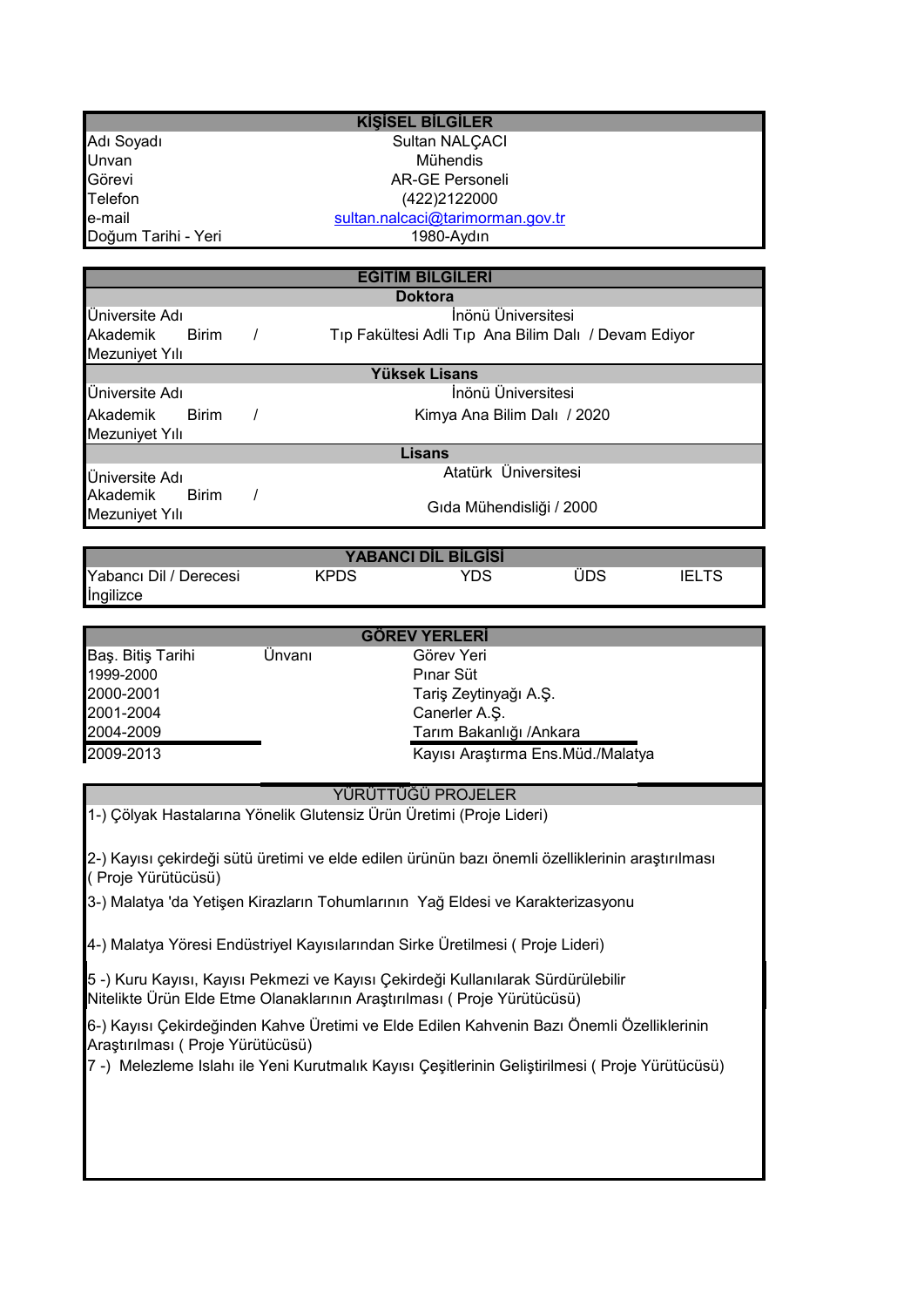## YAYINLAR ( MAKALELER & BİLDİRİLER)

**2 -) "The Traditional Foods Made from Apricot",** Yüksel SARITEPE, Bülent ÖZTÜRK, Mehmet Ali YILMAZ, **Sultan NALÇACI**, Belgin ÇELİK, The 3 rd International Symposium on "Traditional **4 -) "Muska"**, **Sultan NALÇACI**, Yüksel SARITEPE, Züleyhe DURAN, Sevgi ESKİGÜN, Mehmet  $\overline{\mathsf{A}}$ li YILMAZ, The 3  $^{\mathsf{rd}}$  International Symposium on "Traditional Foods from Adriatic to Caucasus" October 1-4, 2015 Sarajevo/ Bosnia and Herzegovina **3 -) "Kaolin Uygulamalarının Kayısılarda İlkbahar Geç Donlarına Etkileri"** Kadir Öztürk, **1-) "Kayısı Sirkesi**", **Sultan NALÇACI**, Yüksel SARITEPE, Züleyha DURAN, Şule ŞAHİN KOVUK, 4. Geleneksel Gıdalar Sempozyumu 17-19 Nisan 2014 Adana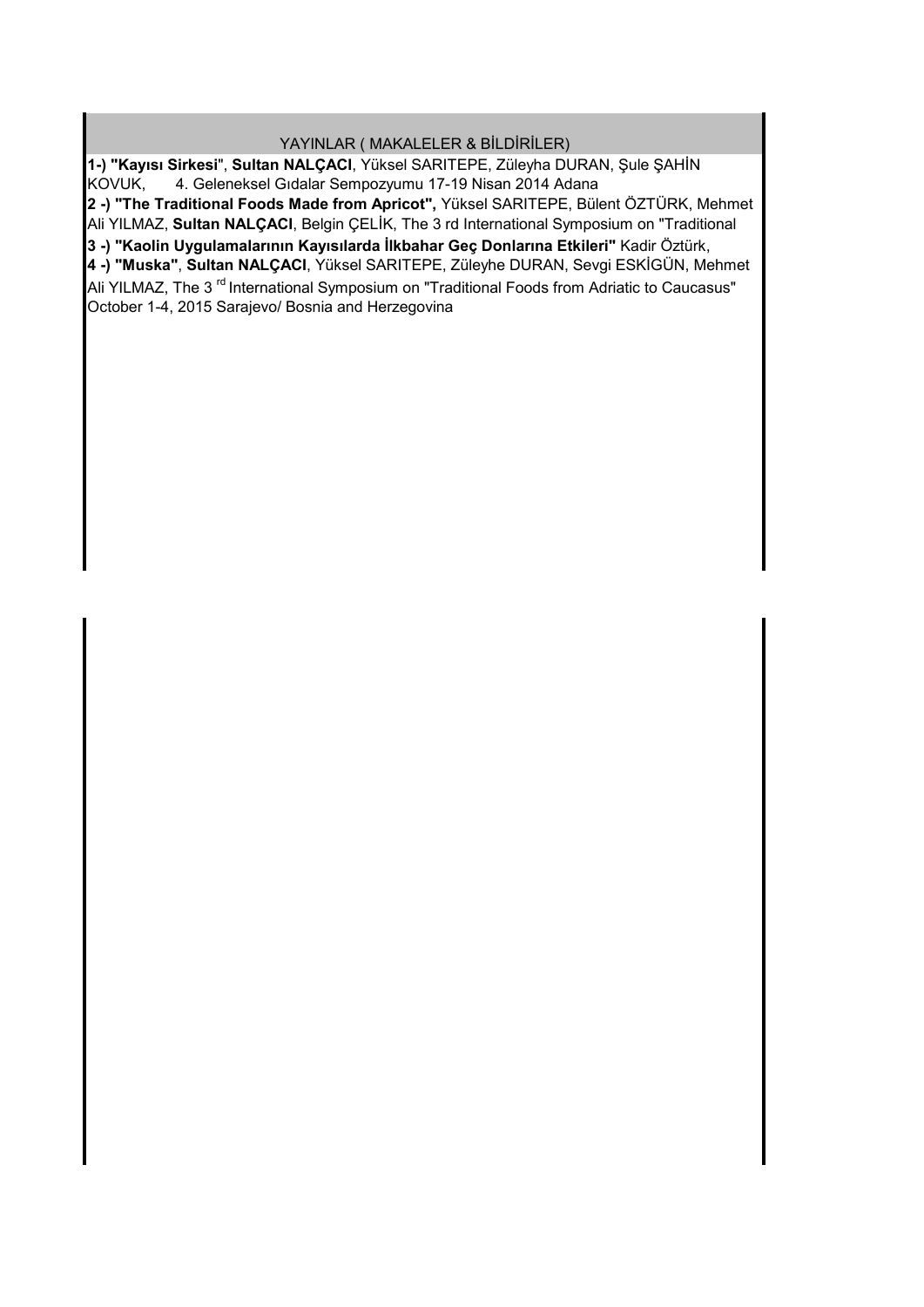**16-) "Sour Plum Paste",** Kadir Öztürk, Bülent ÖZTÜRK, **Yüksel SARITEPE**, Şule Şahin KOVUK, Mehmet Ali YILMAZ, The 3 rd International Symposium on "Traditional Foods from Adriatic to Caucasus" October 1-4, 2015 Sarajevo/ Bosnia and Herzegovina

**18-) "Apricot in Malatya Cuisine"**, Mehmet Ali YILMAZ, **Yüksel SARITEPE**, Kadir ÖZTÜRK, Abdullah ERDOĞAN, The 3 rd International Symposium on "Traditional Foods from Adriatic to Caucasus" October 1-4, 2015 Sarajevo/ Bosnia and Herzegovina

**20-) "Bazı Erik Çeşitlerinin Malatya Ekolojisindeki Fenolojik, Pomolojikve Morfolojik Özelliklerinin Belirlenmesi",** ÇÖÇEN E., BAYINDIR Y., **SARITEPE Y**., GÜLTEKİN N., PALA M., 2016, 3. Ulusal Tarım Kongresi, 5-8 Ekim 2016, Afyon.

**21-) "Kiraz Çeşitlerinin Malatya Ekolojisindeki Fenolojik, Pomolojik ve Morfolojik Özellikleri ile Verim Değerlerinin Belirlenmesi",** ÇÖÇEN E., ALTUN O.T., **SARITEPE Y**., CANBAY A., KOKARGÜL R., AKÇAY M., 2017. Bazı , IV. Ulusal Tarım Kongresi, 19-22 Ekim 2017, Afyon

**22-) "Ulukale Dutunun Fenolojik, Pomolojik ve Morfolojik Özellikleri",** ÇÖÇEN E., **SARITEPE Y**., KOKARGÜL R., BİRGİN İ., KOÇ H., GÜLTEKİN N., ÖZELÇİ D., 2017. , IV. Ulusal Tarım Kongresi, 19-22 Ekim 2017, Afyon

**23-)" Phenological, Pomological and Morphological Features of "Ayas" Mulberry",** ÇÖÇEN E., PINAR H., BİRGİN İ., KOKARGÜL R., **SARITEPE Y**., CANBAY A., 2017. , 2nd International Mediterranean Science and Engineering Congress, 25 -27 October 2017, Adana, Turkey

**24-) "The Performance of Some Sweet Cherry Varieties in Malatya Ecology" ,**ÇÖÇEN E., ALTUN O.T., **SARITEPE Y**., CANBAY A., KOKARGÜL R., AKÇAY M., 2017., 2nd International Mediterranean Science and Engineering Congress, 25 -27 October 2017, Adana, Turkey. **25-) "Phenological and Pomological Characteristics of Turkish Seedless White Mulberry (***Morus alba* **L.)",** ÇÖÇEN E., PINAR H., UZUN A., **SARITEPE Y**., ASLAN A., ALTUN O.T., 2017. , II. Internetional Academic Research Congress, 18-21 October 2017, Alanya-Antalya,Turkey

**26-) "Determination of Botanical Properties to be Used in Definition of Mulberry Varieties",**  II. Internetional Academic Research CongressÇÖÇEN E., PINAR H., UZUN A., YAMAN M., S**ARITEPE Y**., KOKARGÜL R., 2017. , 18-21 October 2017, Alanya-Antalya,Turkey.

**27-) "Rapid, simultaneous and non-destructive assessment of the moisture, water activity, firmness and SO<sup>2</sup> content of the intact sulphured-dried apricots using FT-NIRS and chemometrics",** İS Özdemir, B Öztürk, B Çelik, **Y Sarıtepe**, H Aksoy Talanta 186, 467-472

**28-) "Determination of Phenological Periods, Fruit Set Rate and Flower Abnormalities of Some Sweet Cherry Cultivars in Malatya Ecology",** ÇÖÇEN E., **SARITEPE Y**., KOKARGÜL R., ASLANSOY B. 2nd Internatıonal Balkan Agrıculture Congress, 16-18 May 2017, Page: 517-520, Tekirdağ-Turkey

**29-) "Phenological, Pomological and Morphological Features of 'Hacı Hamza' Pear",**  BAYINDIR, Y., ÇÖÇEN E., KOKARGÜL, R., **SARITEPE, Y**.,AKGÜL, İ. ,INTERNATIONAL GAP AGRICULTURE AND LIVESTOCK CONGRESS, April 25-27, 2018. Sanliurfa-Turkey.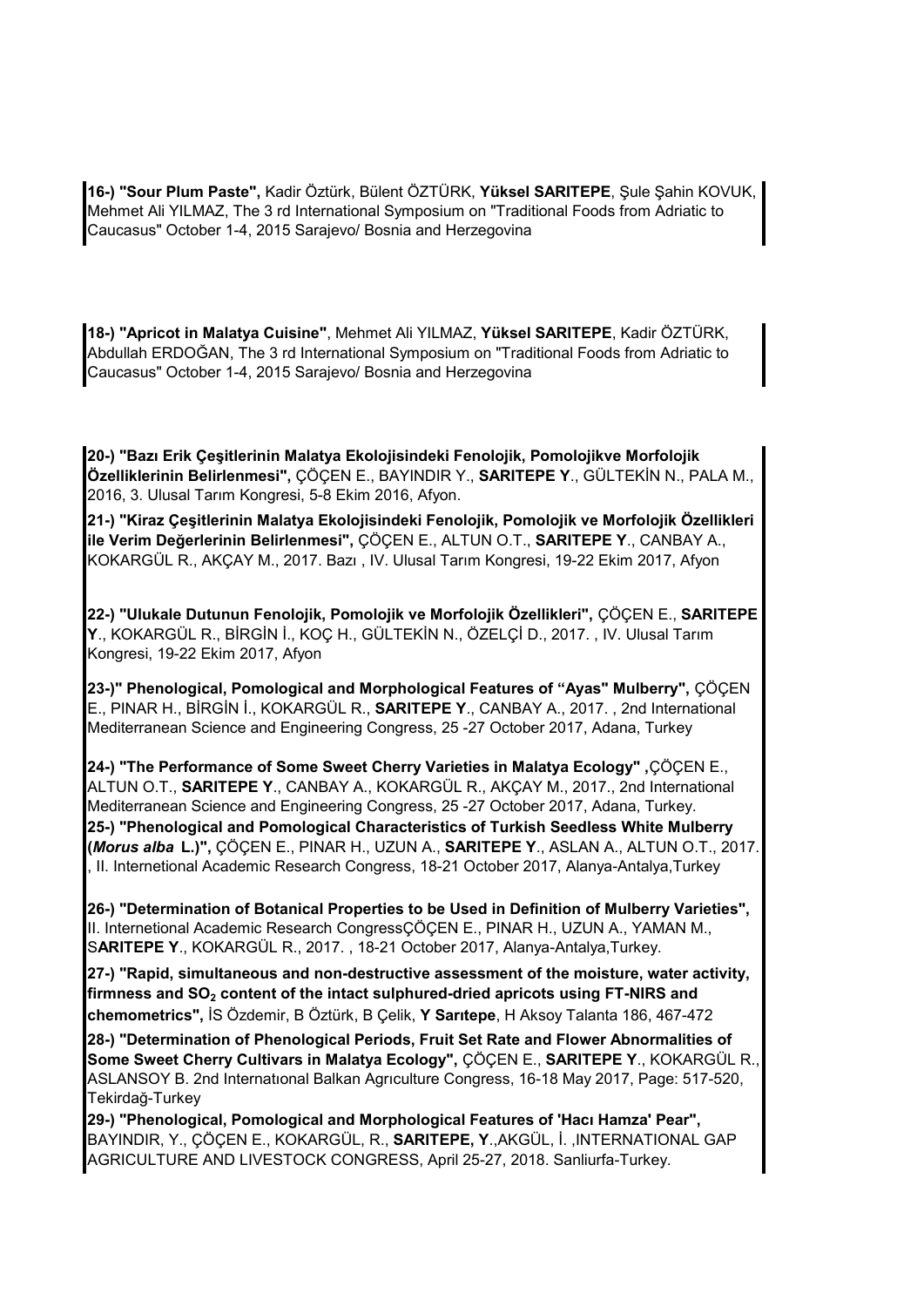**30-) "Türk Çekirdekli Beyaz Dutlarının (Morus alba L.) Fenolojik ve Pomolojik Özellikleri",** H. PINAR, E. ÇÖÇEN, M. YAMAN, A. UZUN, **Y. SARITEPE**, , BAHÇE 47 (Özel Sayı 2): 6-12.

**31-) "Türk Çekirdekli Beyaz Dutlarının (Morus alba L.) Fenolojik ve Pomolojik Özellikleri",** H. PINAR, E. ÇÖÇEN, M. YAMAN, A. UZUN, **Y. SARITEPE,**ULUSLARARASI TARIM KONGRESİ,3-6 Mayıs 2018, Komrat / Gagauzya / MOLDOVA.

**32-) "Pomological and some technological characteristics of black mulberry (Morus nigra L.) from Turkey national mulberry genetic resources"** Cocen E., Pinar, H., Sahinoglu A.R., Saritepe, Y., Aslan, A., Ozelci, D. 2018. . XXX. INTERNATIONAL HORTICULTURAL CONGRESS, 12 -16 AUGUST 2018 ISTANBUL - TURKEY.

**33-) "A New Apricot Cultivar 'Levent'."** ÇÖÇEN E., KOKARGÜL, R., **SARITEPE, Y**., CANBAY, A., ERNİM, C., AKÇAY, M., INTERNATIONAL GAP AGRICULTURE AND LIVESTOCK CONGRESS, April 25-27, 2018. Sanliurfa-Turkey

**34-) "Plantal Features of 'Sarı Aşı' Mulberry"** ÇÖÇEN E., PINAR, H., **SARITEPE, Y.,** CANBAY, A., KOKARGÜL, R., 2018. , 1. INTERNATIONAL GAP AGRICULTURE AND LIVESTOCK CONGRESS, April 25-27, 2018. Sanliurfa-Turkey.

**35-) "Phenological, Pomological and Morphological Features of 'Ichinose' Mulberry"**  ÇÖÇEN, E., PINAR, H., **SARITEPE, Y**., CANBAY, A., KOKARGÜL, R., 2018. , 1. INTERNATIONAL GAP AGRICULTURE AND LIVESTOCK CONGRESS, April 25-27, 2018. Sanliurfa-Turkey.

**36-) "Effect of Different IBA Doses on Rooting Success in Black Mulberry (Morus nigra ) Cuttings"** ÖZELÇİ, D., ÖZELÇİ, M., CANBAY, A., **SARITEPE, Y**., ÇÖÇEN, E., ÖZKAN, N., 2018. The , 3rd International Mediterranean Science and Engineering Congress (IMSEC 2018), October 24-26, 2018, Adana / TURKEY.

**37-) "Determination of Success Rates in Propagation with Cutting and Grafting of Some Black Mulberry Genotypes"** ÖZELÇİ, M., ÖZELÇİ, D., ÇÖÇEN, E., ŞAHİNOĞLU, A.R., **SARITEPE, Y**. , 3rd International Mediterranean Science and Engineering Congress (IMSEC 2018), October 24- 26, 2018, Adana / TURKEY**.**

**38-) "Plantal Properties of 'Malatya Karası' Black Mulberry Genotype"** ÖZELÇİ, D., ÖZELÇİ, M., AVCI, S., ŞAHİNOĞLU, A.R., ÇÖÇEN, E., **SARITEPE, Y**., KOKARGÜL, R. , 3rd International Mediterranean Science and Engineering Congress (IMSEC 2018), October 24-26, 2018, Adana / TURKEY.

**39-) "Investigation of Changes in Pomological and Some Technological Properties of "Ulukale Mulberry" Grown in Different Altitudes",** ÇÖÇEN, E., KOKARGÜL, R., KOÇ, H., **SARITEPE, Y**., CANBAY, A., ALTUN, O.T. , 3rd International Mediterranean Science and Engineering Congress (IMSEC 2018), October 24-26, 2018, Adana / TURKEY

**40-) "Performance of Some European Group (Prunus domestica) Plum Cultivars in Malatya Ecology",** ÇÖÇEN, E., ÇİĞDEM, Y., CANBAY, A., SARITEPE, Y., ALTUN, O.T., AKÇAY, M., The , 3rd International Mediterranean Science and Engineering Congress (IMSEC 2018),October 24- 26, 2018, Adana / TURKEY.

**41-) "Uzakdoğu Orjinli Bazı Dut Çeşitlerinin Malatya Ekolojisindeki Fenolojik ve Pomolojik Özellikleri"** ÇÖÇEN E., PINAR H., ÖZELÇİ D., **SARITEPE Y**., ÖELÇİ M., ALTUN OT. , II. Uluslararası Battalgazi Multidisipliner Çalışmalar Kongresi, 15-17 Mart 2019, Malatya **42-)" 'Arapkir' Dutunun Bitkisel Özellikleri",** ÇÖÇEN E., PINAR H., ÖZELÇİ D., **SARITEPE Y**., CANBAY A., KOKARGÜL R., Çukurova II. Uluslararası Multidisipliner Çalışmalar Kongresi, 29-6- 28 Nisan 2019, Adana

**43-) "Success in crossbreeding studies of same table apricot cultivars with Hacıhaliloglu and Kabaasi dry apricots"** KÜDEN A.B., ŞAHİNOĞLU AR., ERDOĞAN A, ÖZELÇİ M., ÇÖÇEN E., **SARITEPE Y**., ÖZELÇİ D., ESKİGÜN S., YAMAN R., AĞBABA B., 2019. , XVII. International Symposium on Apricot Breeding and Culture, 6-10 July 2019, Malatya-Turkey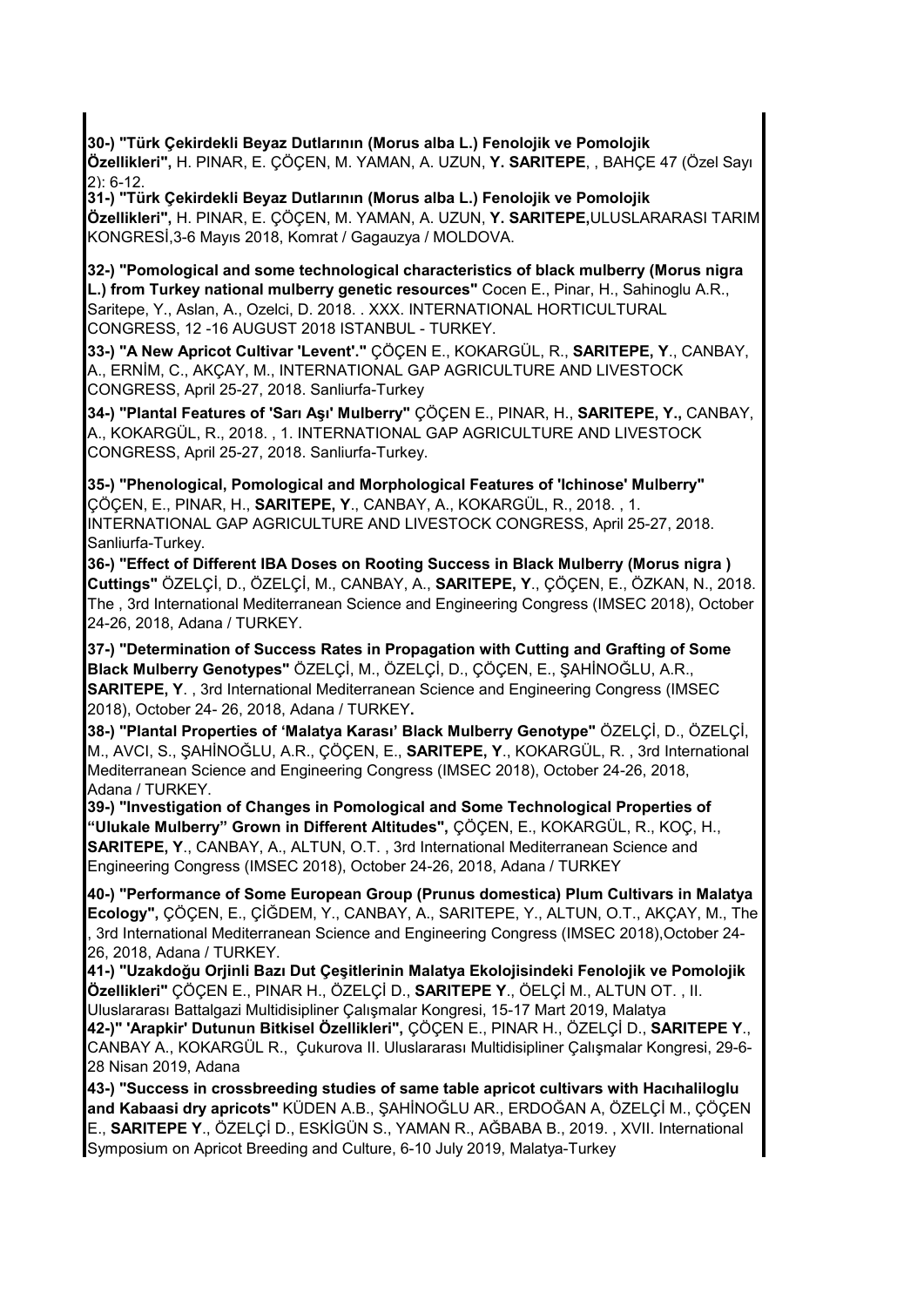**44-) "Determination of the Newly Registered 'Levent' Apricot Cultivar by Self-Pollination Status and Suitable Pollinators"** ÇÖÇEN E., ÖZELÇİ M., **SARITEPE Y**., ÖZELÇİ D., BAYINDIR Y., CANBAY A., ERCİŞLİ S. , XVII. International Symposium on Apricot Breeding and Culture, 6- 10 July 2019, Malatya-Turkey

**45-) "Phenological and pomological characteristics of some late blossoming apricot cultivars in Malatya national apricot genetic resources",**ÇÖÇEN E., CANBAY A., **SARITEPE Y**., ÖZELÇİ M., ALTUN O.T., ERNİM C., ERCİŞLİ S., XVII. International Symposium on Apricot Breeding and Culture, 6-10 July 2019, Malatya-Turkey

**46-) "Production of apricot kernel milk from sweet apricot kernels of Malatya", Yüksel Saritepe**, Bülent Öztürk,Kadir Öztürk, Sultan Nalçaci, Sule Sahin Kovuk, Züleyha Duran,Gökhan Durmaz, XVII. International Symposium on Apricot Breeding and Culture, 6-10 July 2019, Malatya-**Turkey** 

 **47-) "Clonal Selection in Hasanbey Apricot Cultivar",** Selcuk Avci, Cemil Ernim, Ali Riza Sahinoglu, Belgin Celik, Duygu Özelçi, Mehmet Özelçi, **Yüksel Saritepe,** Abdullah Erdogan XVII. International Symposium on Apricot Breeding and Culture, 6-10 July 2019, Malatya-Turkey